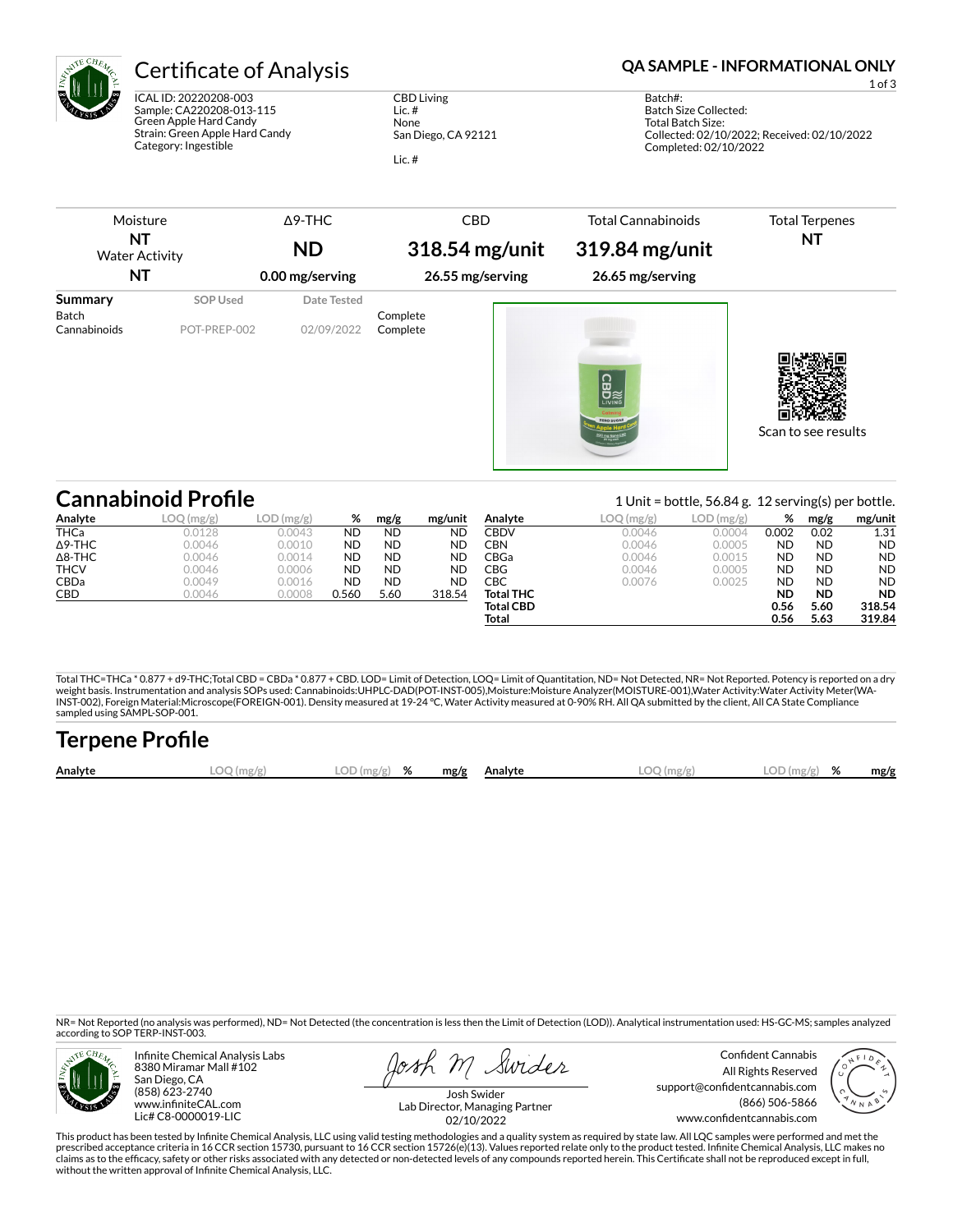

ICAL ID: 20220208-003 Sample: CA220208-013-115 Green Apple Hard Candy Strain: Green Apple Hard Candy Category: Ingestible

CBD Living Lic. # None San Diego, CA 92121 Lic. #

**Certificate of Analysis <b>Certificate of Analysis QA SAMPLE - INFORMATIONAL ONLY** 

2 of 3

| Batch#:                                     |
|---------------------------------------------|
| Batch Size Collected:                       |
| Total Batch Size:                           |
| Collected: 02/10/2022: Received: 02/10/2022 |
| Completed: 02/10/2022                       |
|                                             |

### **Residual Solvent Analysis**

| Category 1 | LOC | LOD | Limit | Status | Category 2 | .OQ | LOD | Limit | Status | <b>Category 2</b> | .OO | LOD | ∟imit | <b>Status</b> |
|------------|-----|-----|-------|--------|------------|-----|-----|-------|--------|-------------------|-----|-----|-------|---------------|
|            |     |     |       |        |            |     |     |       |        |                   |     |     |       |               |

NR= Not Reported (no analysis was performed), ND= Not Detected (the concentration is less then the Limit of Detection (LOD)). Analytical instrumentation used: HS-GC-MS; samples analyzed according to SOP RS-INST-003.

## **Heavy Metal Screening**

| <b>LOC</b> | <b>LOD</b> | Limit | -<br>Status |
|------------|------------|-------|-------------|
|            |            |       |             |

NR= Not Reported (no analysis was performed), ND= Not Detected (the concentration is less then the Limit of Detection (LOD)). Analytical instrumentation used: ICP-MS; samples analyzed according to SOP HM-INST-003.

## **Microbiological Screening**

| . |  |
|---|--|
|   |  |

ND=Not Detected. Analytical instrumentation used:qPCR; samples analyzed according to SOP MICRO-INST-001.



Infinite Chemical Analysis Labs 8380 Miramar Mall #102 San Diego, CA (858) 623-2740 www.infiniteCAL.com Lic# C8-0000019-LIC

Swider

Confident Cannabis All Rights Reserved support@confidentcannabis.com (866) 506-5866 www.confidentcannabis.com



Josh Swider Lab Director, Managing Partner 02/10/2022

This product has been tested by Infinite Chemical Analysis, LLC using valid testing methodologies and a quality system as required by state law. All LQC samples were performed and met the prescribed acceptance criteria in 16 CCR section 15730, pursuant to 16 CCR section 15726(e)(13). Values reported relate only to the product tested. Infinite Chemical Analysis, LLC makes no<br>claims as to the efficacy, safety without the written approval of Infinite Chemical Analysis, LLC.